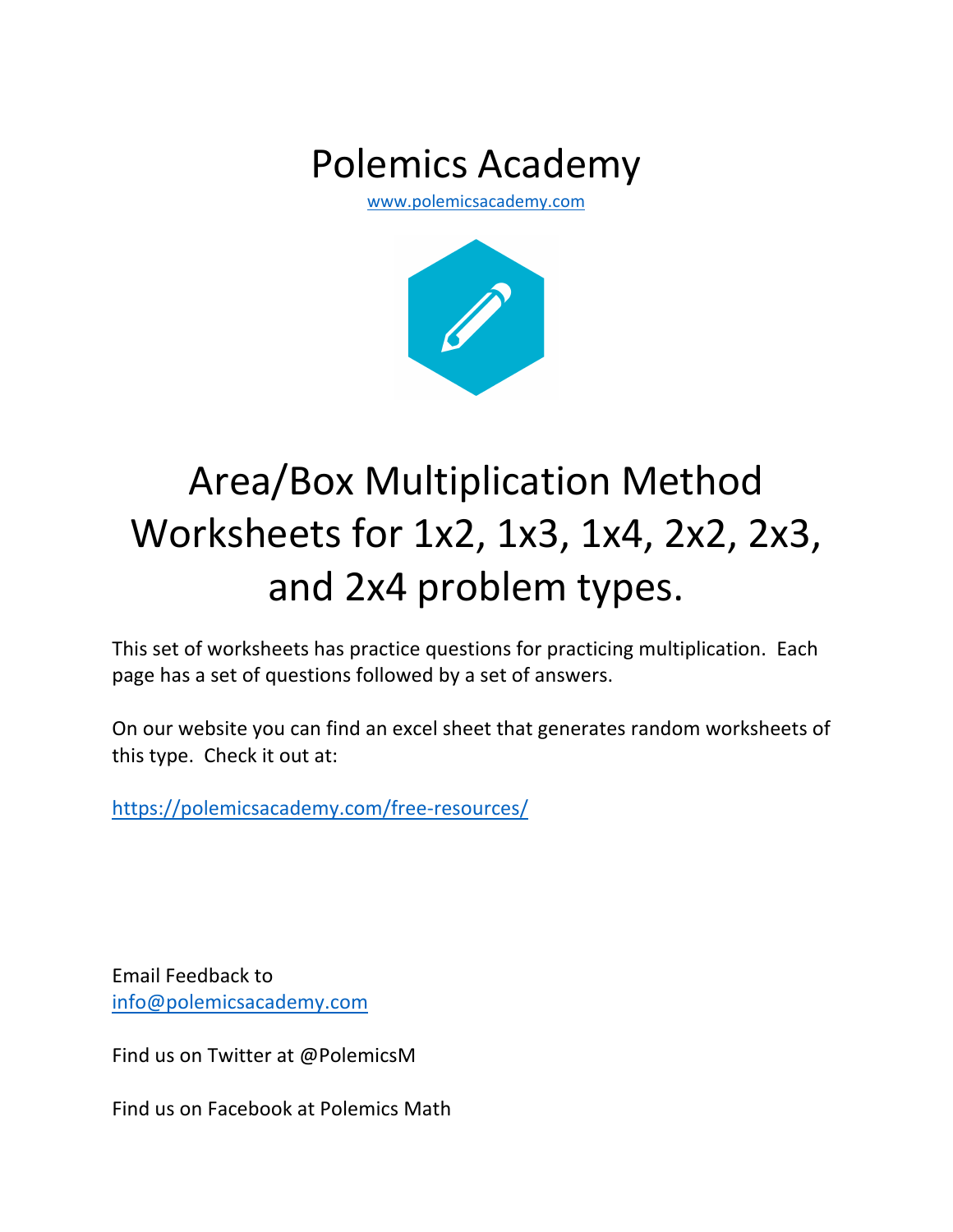### **1x2 Box Multiplication**

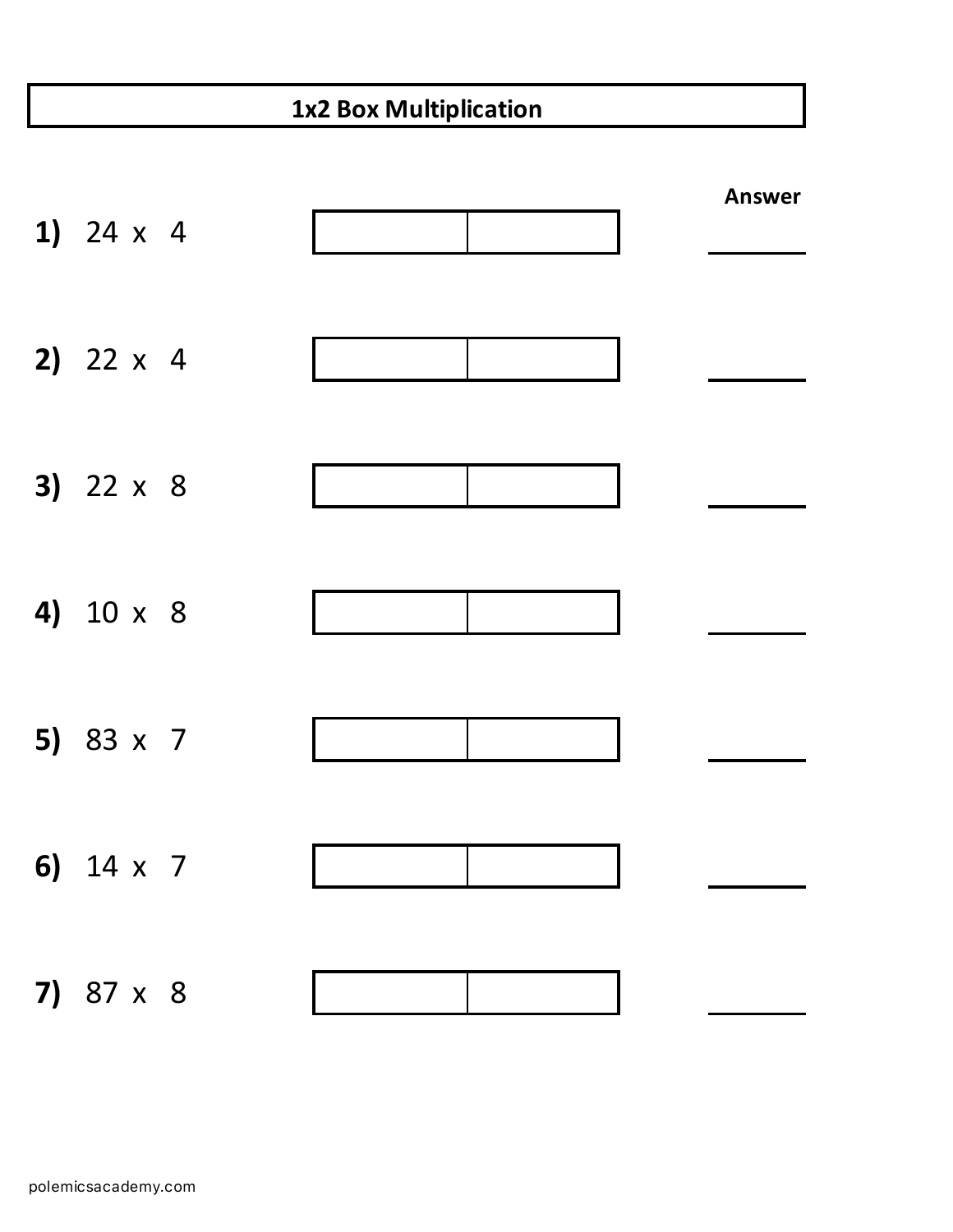|    | <b>1x2 Box Multiplication</b> |  |                |           |                      |                     |  |  |  |
|----|-------------------------------|--|----------------|-----------|----------------------|---------------------|--|--|--|
|    | 1) $24 \times 4$              |  | 4              | 20<br>80  | 4<br>16              | <b>Answer</b><br>96 |  |  |  |
|    | 2) $22 \times 4$              |  | 4              | 20<br>80  | $\overline{2}$<br> 8 | 88                  |  |  |  |
|    | $3)$ 22 $\times$ 8            |  | 8 <sup>1</sup> | 20<br>160 | $\overline{2}$<br>16 | 176                 |  |  |  |
| 4) | 10 x 8                        |  | 8 <sup>1</sup> | 10<br>80  | 0<br>0               | 80                  |  |  |  |
| 5) | 83 x 7                        |  | 7              | 80<br>560 | 3<br>21              | 581                 |  |  |  |
|    | 6) $14 \times 7$              |  | 7              | 10<br>70  | 4<br>28              | 98                  |  |  |  |
|    | 7) $87 \times 8$              |  | 8              | 80<br>640 | 7<br>56              | 696                 |  |  |  |

Г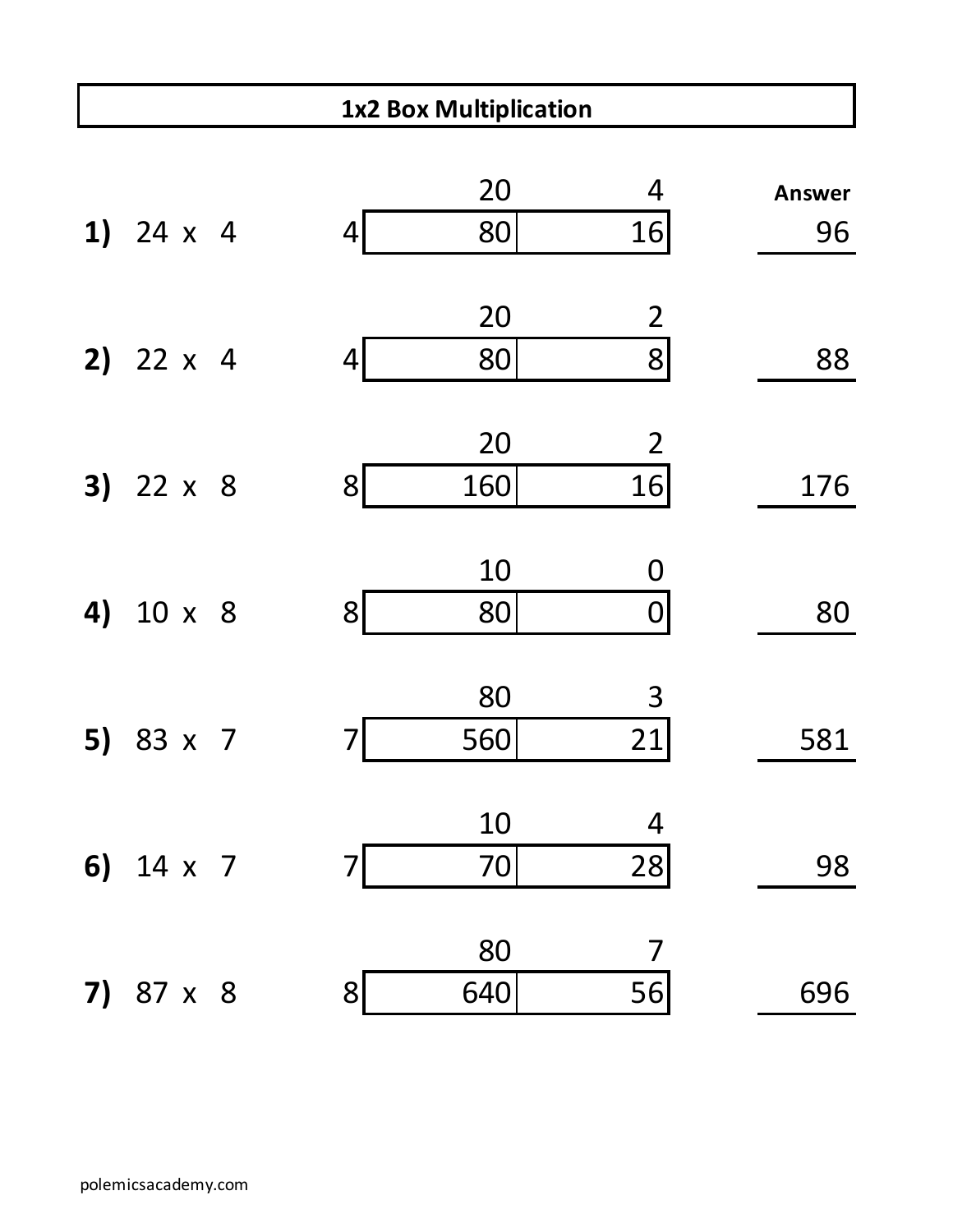### **1x3 Box Multiplication**

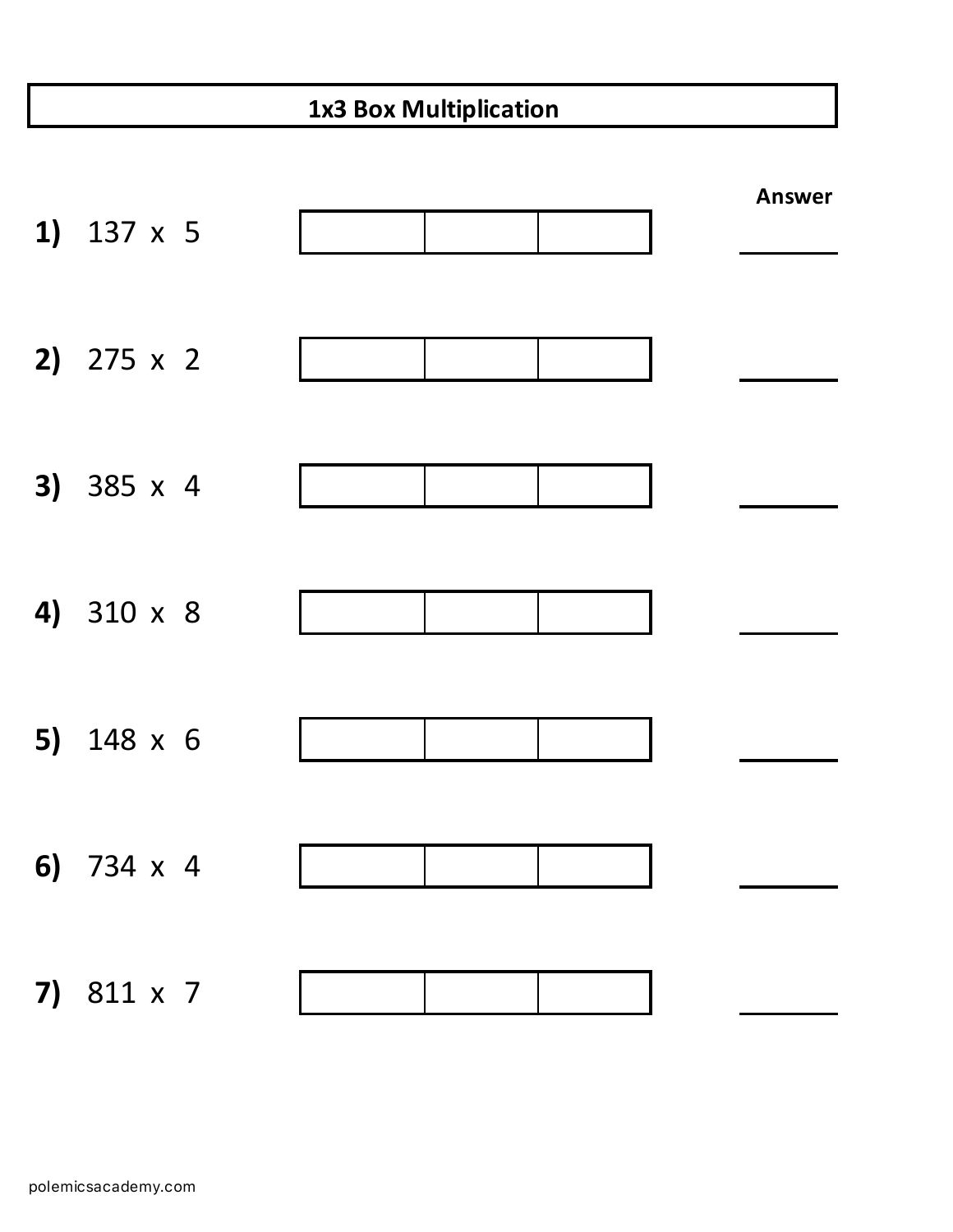|    | <b>1x3 Box Multiplication</b> |  |                |      |     |                  |               |  |  |
|----|-------------------------------|--|----------------|------|-----|------------------|---------------|--|--|
|    |                               |  |                |      |     |                  |               |  |  |
|    |                               |  |                | 100  | 30  | 7                | <b>Answer</b> |  |  |
| 1) | 137 x 5                       |  | 5 <sub>l</sub> | 500  | 150 | 35               | 685           |  |  |
|    |                               |  |                |      |     |                  |               |  |  |
|    |                               |  |                | 200  | 70  | 5                |               |  |  |
| 2) | 275 x 2                       |  | $\overline{2}$ | 400  | 140 | 10               | 550           |  |  |
|    |                               |  |                |      |     |                  |               |  |  |
|    |                               |  |                | 300  | 80  | 5                |               |  |  |
| 3) | 385 x 4                       |  | 4              | 1200 | 320 | 20               | 1540          |  |  |
|    |                               |  |                |      |     |                  |               |  |  |
|    |                               |  |                | 300  | 10  | 0                |               |  |  |
| 4) | 310 x 8                       |  | 8 <sup>1</sup> | 2400 | 80  | $\boldsymbol{0}$ | 2480          |  |  |
|    |                               |  |                |      |     |                  |               |  |  |
|    |                               |  |                | 100  | 40  | 8                |               |  |  |
| 5) | 148 x 6                       |  | 8              | 600  | 240 | 48               | 888           |  |  |
|    |                               |  |                |      |     |                  |               |  |  |
|    |                               |  |                | 700  | 30  | 4                |               |  |  |
|    | 6) $734 \times 4$             |  | 4              | 2800 | 120 | 16               | 2936          |  |  |
|    |                               |  |                |      |     |                  |               |  |  |
|    |                               |  |                | 800  | 10  |                  |               |  |  |
| 7) | 811 x 7                       |  | 7              | 5600 | 70  | 7                | 5677          |  |  |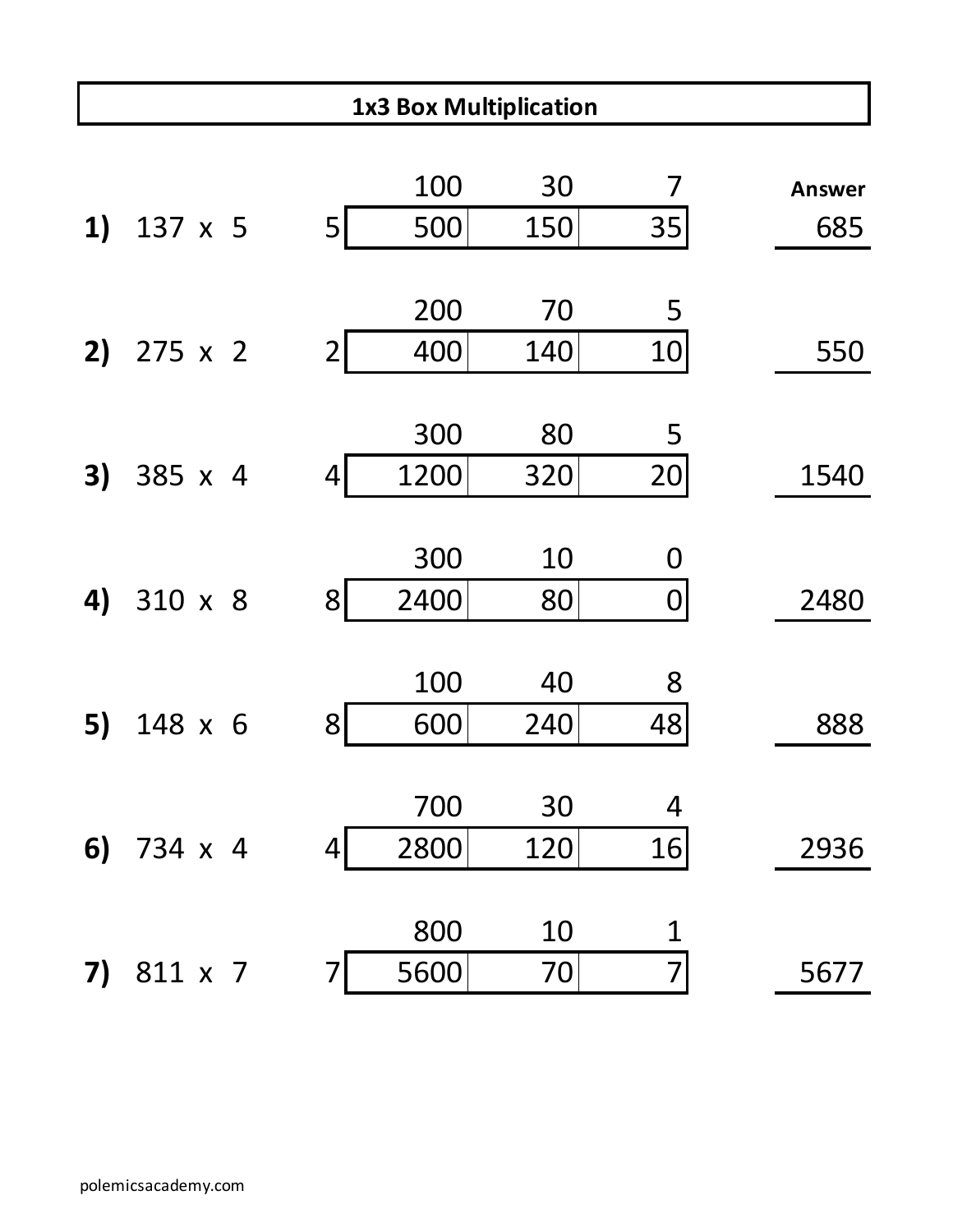#### **1x4 Box Multiplication**

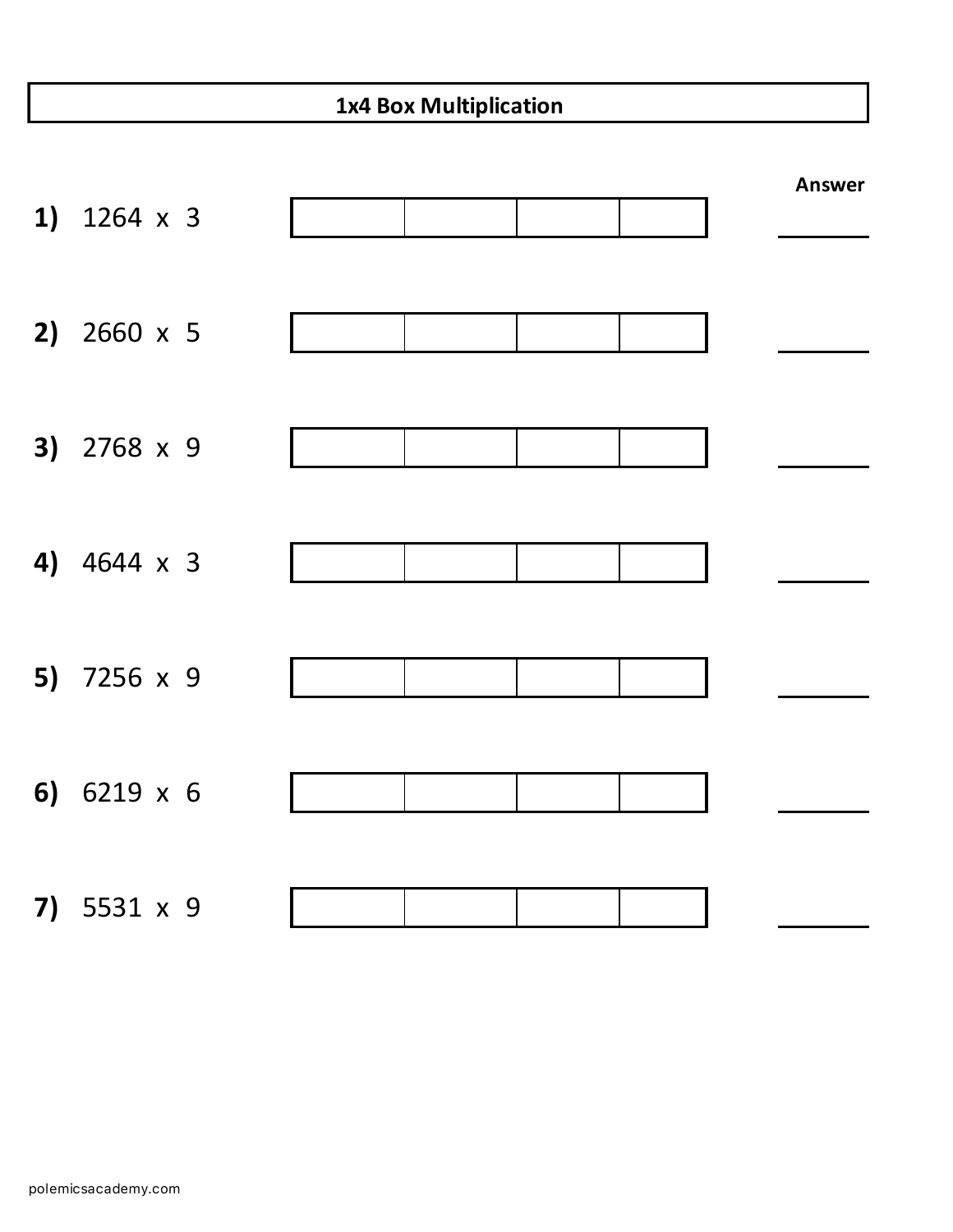|    |          |                |       | <b>1x4 Box Multiplication</b> |     |    |               |
|----|----------|----------------|-------|-------------------------------|-----|----|---------------|
|    |          |                |       |                               |     |    |               |
|    |          |                | 1000  | 200                           | 60  | 4  | <b>Answer</b> |
| 1) | 1264 x 3 | 3 <sup>1</sup> | 3000  | 600                           | 180 | 12 | 3792          |
|    |          |                |       |                               |     |    |               |
|    |          |                | 2000  | 600                           | 60  | 0  |               |
| 2) | 2660 x 5 | 5 <sub>l</sub> | 10000 | 3000                          | 300 | 0  | 13300         |
|    |          |                |       |                               |     |    |               |
|    |          |                | 2000  | 700                           | 60  | 8  |               |
| 3) | 2768 x 9 | 9              | 18000 | 6300                          | 540 | 72 | 24912         |
|    |          |                |       |                               |     |    |               |
|    |          |                | 4000  | 600                           | 40  | 4  |               |
| 4) | 4644 x 3 | 3 <sup>1</sup> | 12000 | 1800                          | 120 | 12 | 13932         |
|    |          |                |       |                               |     |    |               |
|    |          |                | 7000  | 200                           | 50  | 6  |               |
| 5) | 7256 x 9 | $\overline{9}$ | 63000 | 1800                          | 450 | 54 | 65304         |
|    |          |                |       |                               |     |    |               |
|    |          |                | 6000  | 200                           | 10  | 9  |               |
| 6) | 6219 x 6 | 6              | 36000 | 1200                          | 60  | 54 | 37314         |
|    |          |                |       |                               |     |    |               |
|    |          |                | 5000  | 500                           | 30  | 1  |               |
| 7) | 5531 x 9 | 9              | 45000 | 4500                          | 270 | 9  | 49779         |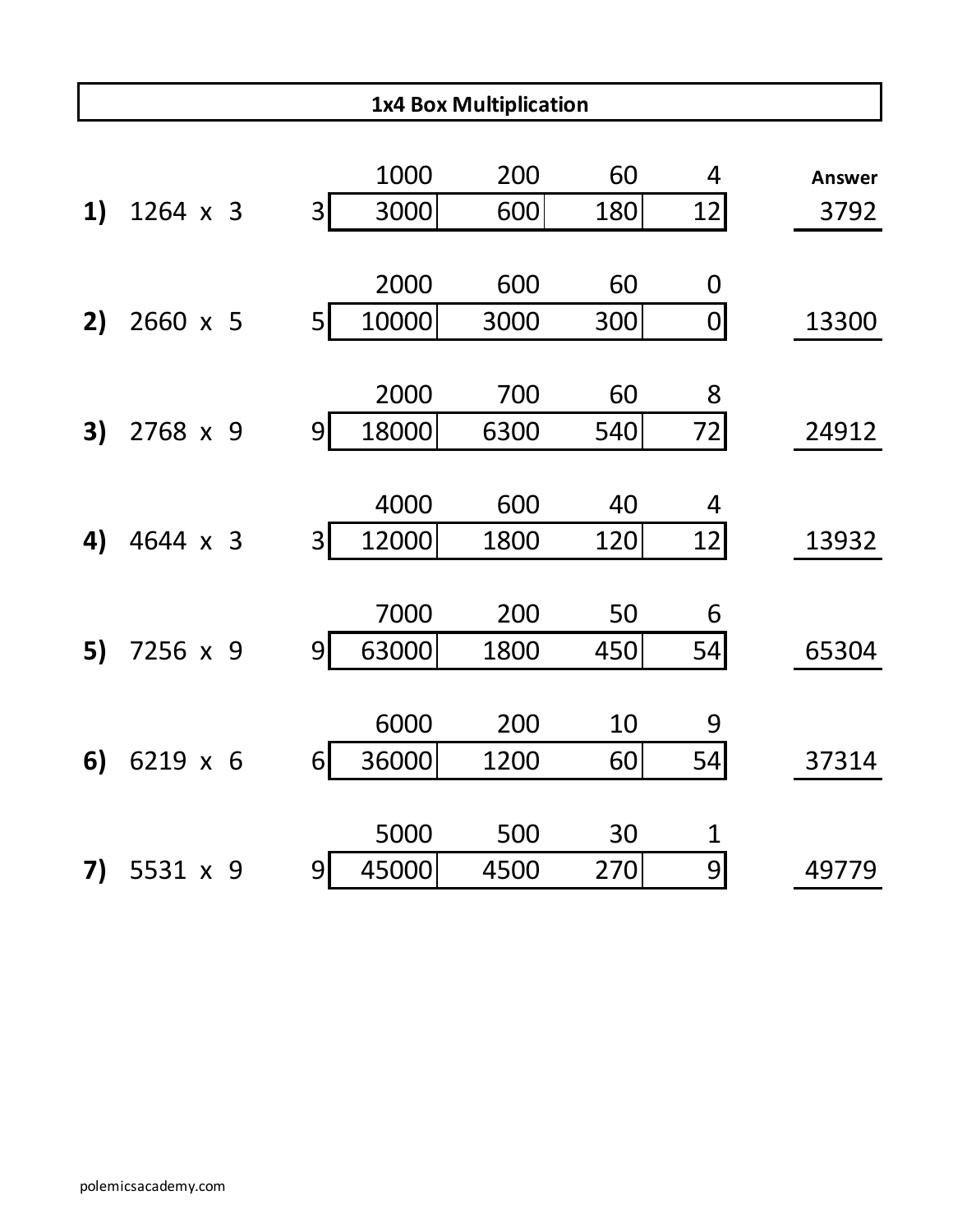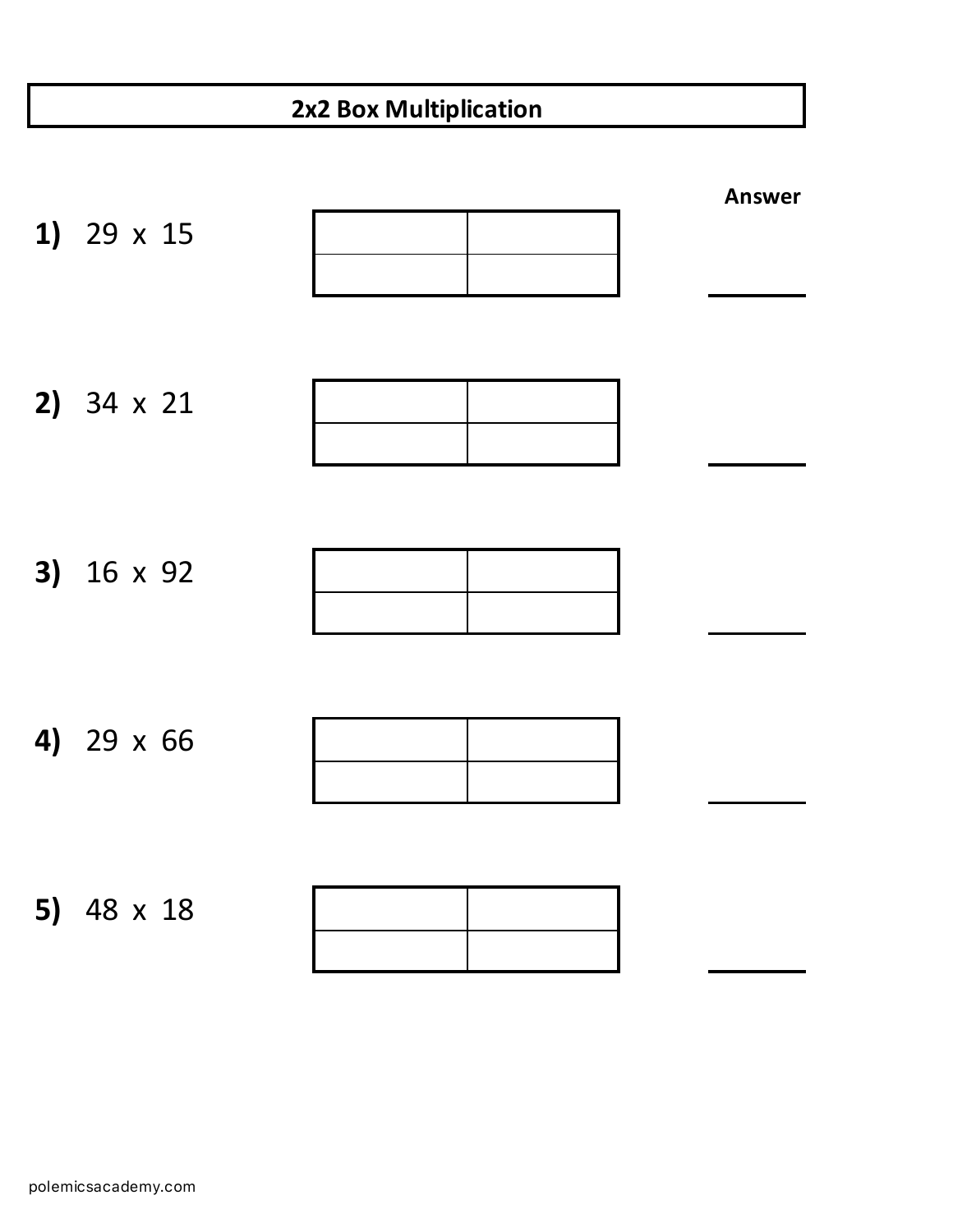|    | 2x2 Box Multiplication |    |           |                |               |  |  |  |  |
|----|------------------------|----|-----------|----------------|---------------|--|--|--|--|
|    | 1) $29 \times 15$      | 20 | 10<br>200 | 5<br>100       | <b>Answer</b> |  |  |  |  |
|    |                        | 9  | 90        | 45             | 435           |  |  |  |  |
|    |                        |    | 20        | $\mathbf 1$    |               |  |  |  |  |
|    | 2) $34 \times 21$      | 30 | 600       | 30             |               |  |  |  |  |
|    |                        | 4  | 80        | $\overline{4}$ | 714           |  |  |  |  |
|    |                        |    | 90        | $\overline{2}$ |               |  |  |  |  |
| 3) | 16 x 92                | 10 | 900       | 20             |               |  |  |  |  |
|    |                        | 6  | 540       | 12             | 1472          |  |  |  |  |
|    |                        |    | 60        | 6              |               |  |  |  |  |
| 4) | 29 x 66                | 20 | 1200      | 120            |               |  |  |  |  |
|    |                        | 9  | 540       | 54             | 1914          |  |  |  |  |
|    |                        |    |           |                |               |  |  |  |  |
|    |                        |    | 10        | 8              |               |  |  |  |  |
| 5) | 48 x 18                | 40 | 400       | 320            |               |  |  |  |  |
|    |                        | 8  | 80        | 64             | 864           |  |  |  |  |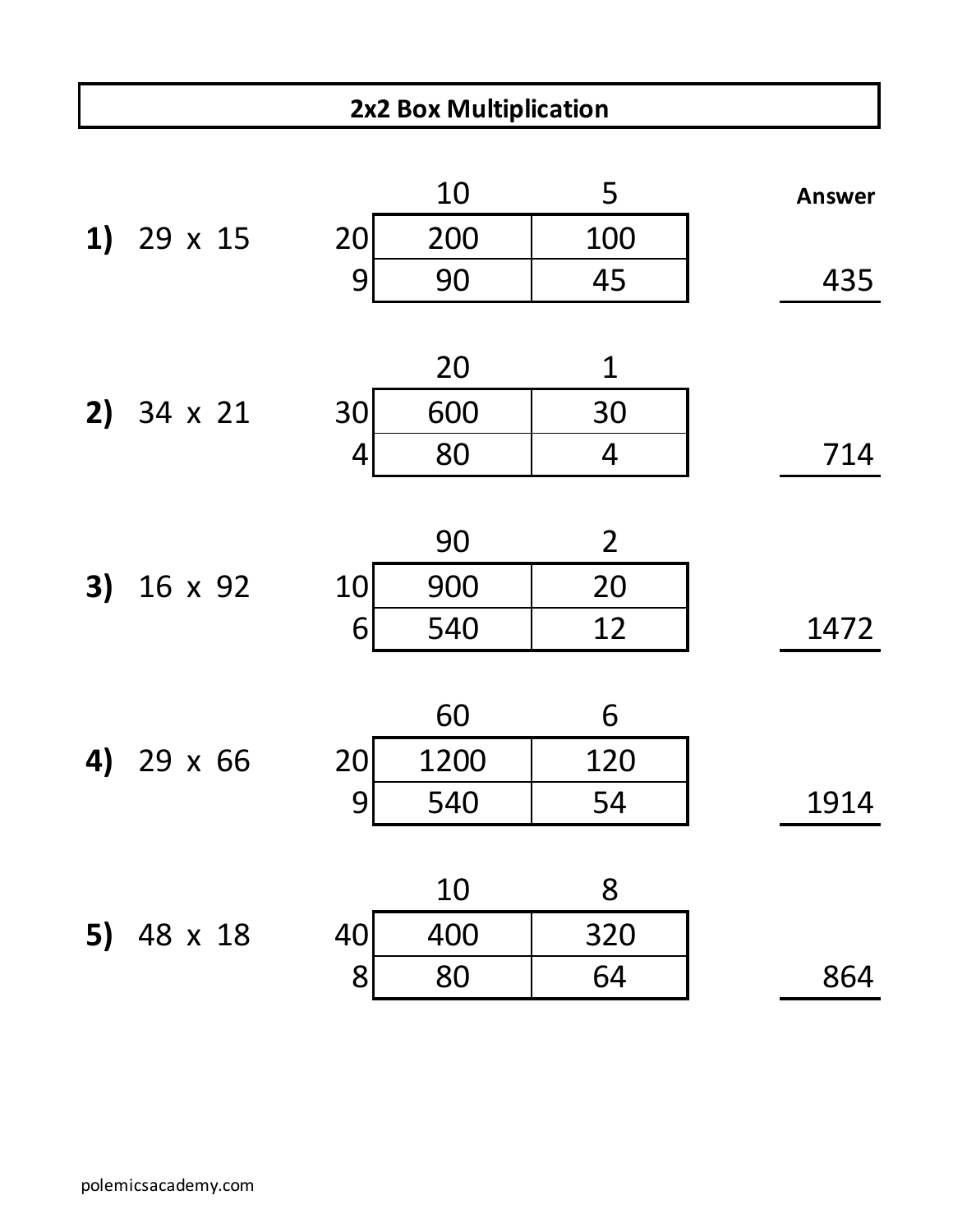| 2x3 Box Multiplication |                    |  |               |  |  |  |  |  |
|------------------------|--------------------|--|---------------|--|--|--|--|--|
|                        | 1) $177 \times 22$ |  | <b>Answer</b> |  |  |  |  |  |
|                        | 2) $231 \times 43$ |  |               |  |  |  |  |  |
|                        | 3) 225 x 81        |  |               |  |  |  |  |  |
|                        | 4) 389 x 72        |  |               |  |  |  |  |  |
|                        | 5) 757 x 27        |  |               |  |  |  |  |  |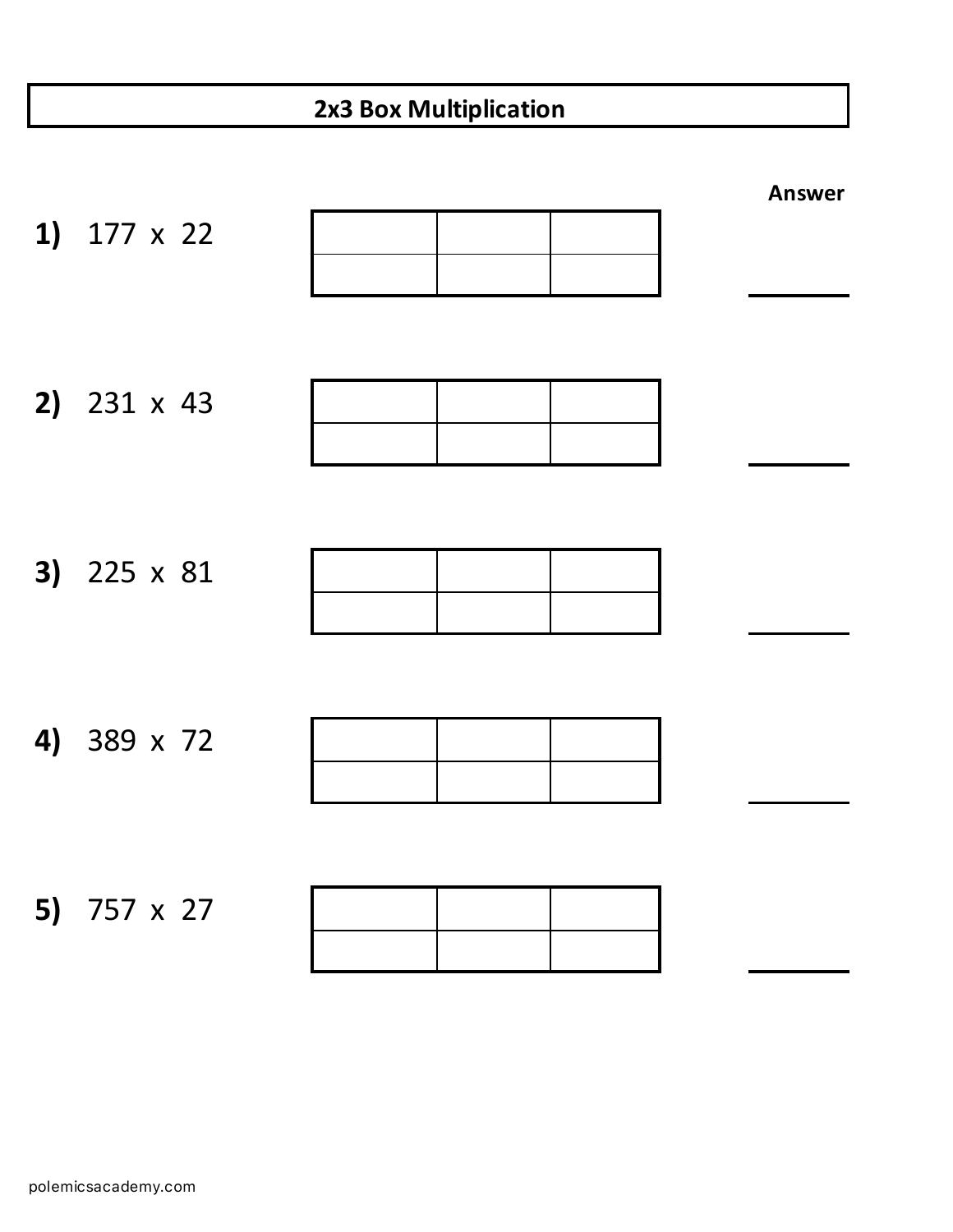|    | 2x3 Box Multiplication |                          |       |      |     |               |  |  |  |
|----|------------------------|--------------------------|-------|------|-----|---------------|--|--|--|
|    |                        |                          |       |      |     |               |  |  |  |
|    |                        |                          | 100   | 70   | 7   | <b>Answer</b> |  |  |  |
| 1) | 177 x 22               | 20                       | 2000  | 1400 | 140 |               |  |  |  |
|    |                        | $\overline{2}$           | 200   | 140  | 14  | 3894          |  |  |  |
|    |                        |                          |       |      |     |               |  |  |  |
|    |                        |                          | 200   | 30   | 1   |               |  |  |  |
| 2) | 231 x 43               | 40                       | 8000  | 1200 | 40  |               |  |  |  |
|    |                        | 3                        | 600   | 90   | 3   | 9933          |  |  |  |
|    |                        |                          |       |      |     |               |  |  |  |
|    |                        |                          | 200   | 20   | 5   |               |  |  |  |
| 3) | 225 x 81               | 80                       | 16000 | 1600 | 400 |               |  |  |  |
|    |                        | 1                        | 200   | 20   | 5   | 18225         |  |  |  |
|    |                        |                          |       |      |     |               |  |  |  |
|    |                        |                          | 300   | 80   | 9   |               |  |  |  |
| 4) | 389 x 72               | 70                       | 21000 | 5600 | 630 |               |  |  |  |
|    |                        | $\overline{\mathcal{L}}$ | 600   | 160  | 18  | 28008         |  |  |  |
|    |                        |                          |       |      |     |               |  |  |  |
|    |                        |                          | 700   | 50   | 7   |               |  |  |  |
|    | 5) 757 x 27            | 20                       | 14000 | 1000 | 140 |               |  |  |  |
|    |                        | 7                        | 4900  | 350  | 49  | 20439         |  |  |  |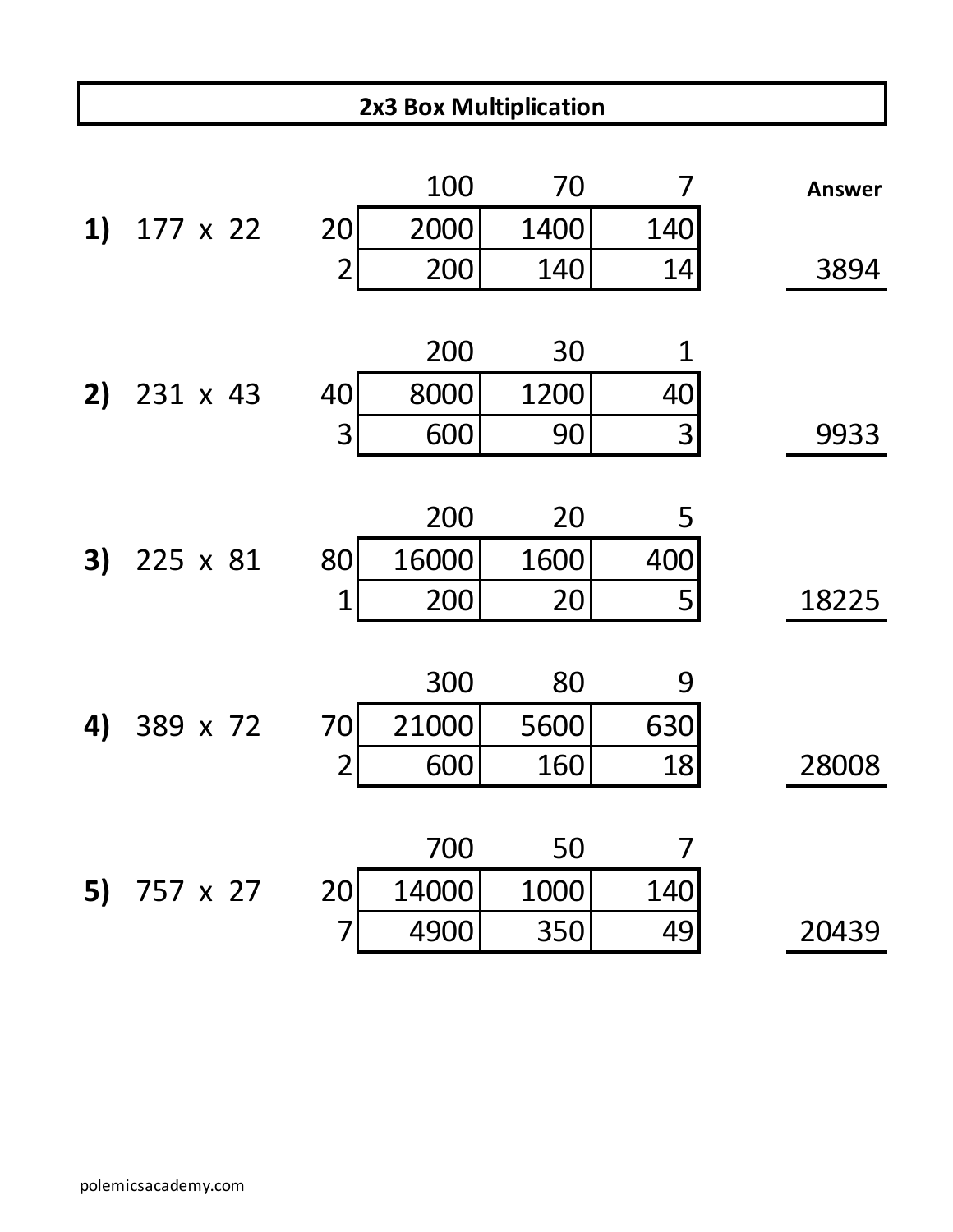|    | 2x4 Box Multiplication |  |  |  |  |               |  |  |
|----|------------------------|--|--|--|--|---------------|--|--|
| 1) | 1322 x 11              |  |  |  |  | <b>Answer</b> |  |  |
| 2) | 1758 x 21              |  |  |  |  |               |  |  |
| 3) | 3226 x 13              |  |  |  |  |               |  |  |
| 4) | 1739 x 21              |  |  |  |  |               |  |  |
|    | 5) 3214 x 87           |  |  |  |  |               |  |  |